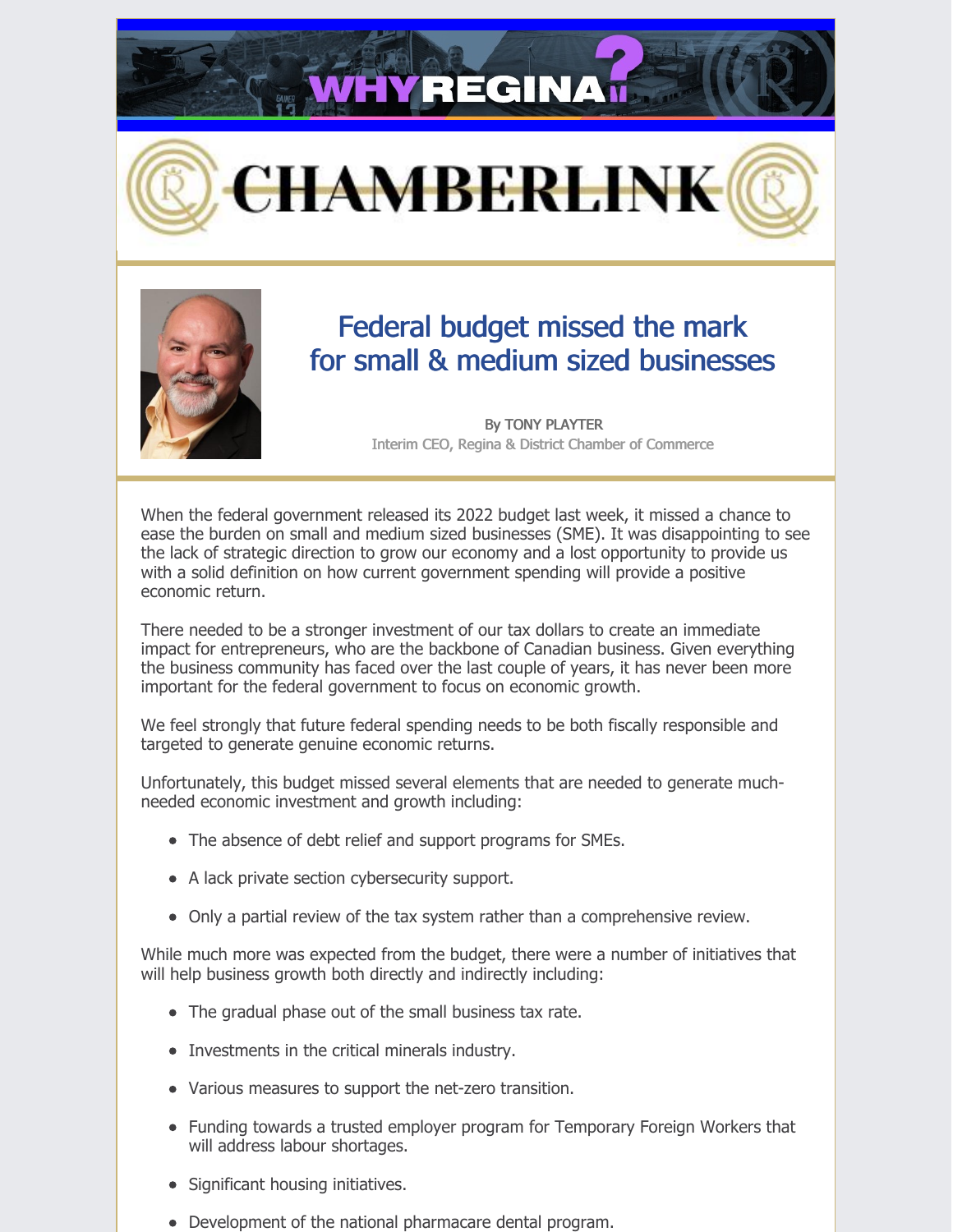Even with these positive aspects of the budget, it's very disappointing that there is a lack of direct economic stimulation for SMEs. Many business owners still are still struggling with short-term debt servicing that will impede their ability to grow and prosper. This needs to be addressed immediately through government supported debt relief programs.

We believe that the best opportunity to stimulate our economy is to empower small and medium-sized businesses. Canada was built on the hopes and dreams of entrepreneurs and this budget is holding back their entrepreneurial spirit.

The federal government needs to embrace the fact that Canada is a diverse and creative society with a well-educated work force and abundant natural resources. We can once again be recognized as a great nation and an economic powerhouse, once the Liberal government empowers and supports small and medium business.

# UPCOMING REGINA CHAMBER EVENTS

#### WED., APRIL 13

2022 Luncheon Series -- Saskatchewan's Polytechnic Advantage Featuring Dr. Larry Rosia, President & CEO of Saskatchewan Polytechnic Atlas Hotel 11:30 a.m. -- 1 p.m. Presented by TD

### THURS., APRIL 21

2022 Speed Networking A quick way to expand your professional contacts!

The Williston Harbour Landing 5 p.m. -- 7 p.m.

### WED., APRIL 27

40th Annual "Take A Break" Luncheon An opportunity to recognize your support staff during Administrative Professionals Week. Delta Regina 11:30 a.m. -- Buffet luncheon Entertainment: Norma McKnight, ventriloquist/comedian extraordinaire. Signature Sponsor: SaskTel Business Solutions







For more information or to register for any of these outstanding Chamber events click [HERE](http://chambermaster.reginachamber.com/events)

"We acknowledge, with respect and truth, that we work and support the business community in Treaty 4 Territory and the traditional lands of the nêhiyawak (Cree), Anihšināpēk (Saulteaux), Dakota, Lakota, Nakoda, and on the homeland of the Métis Nation."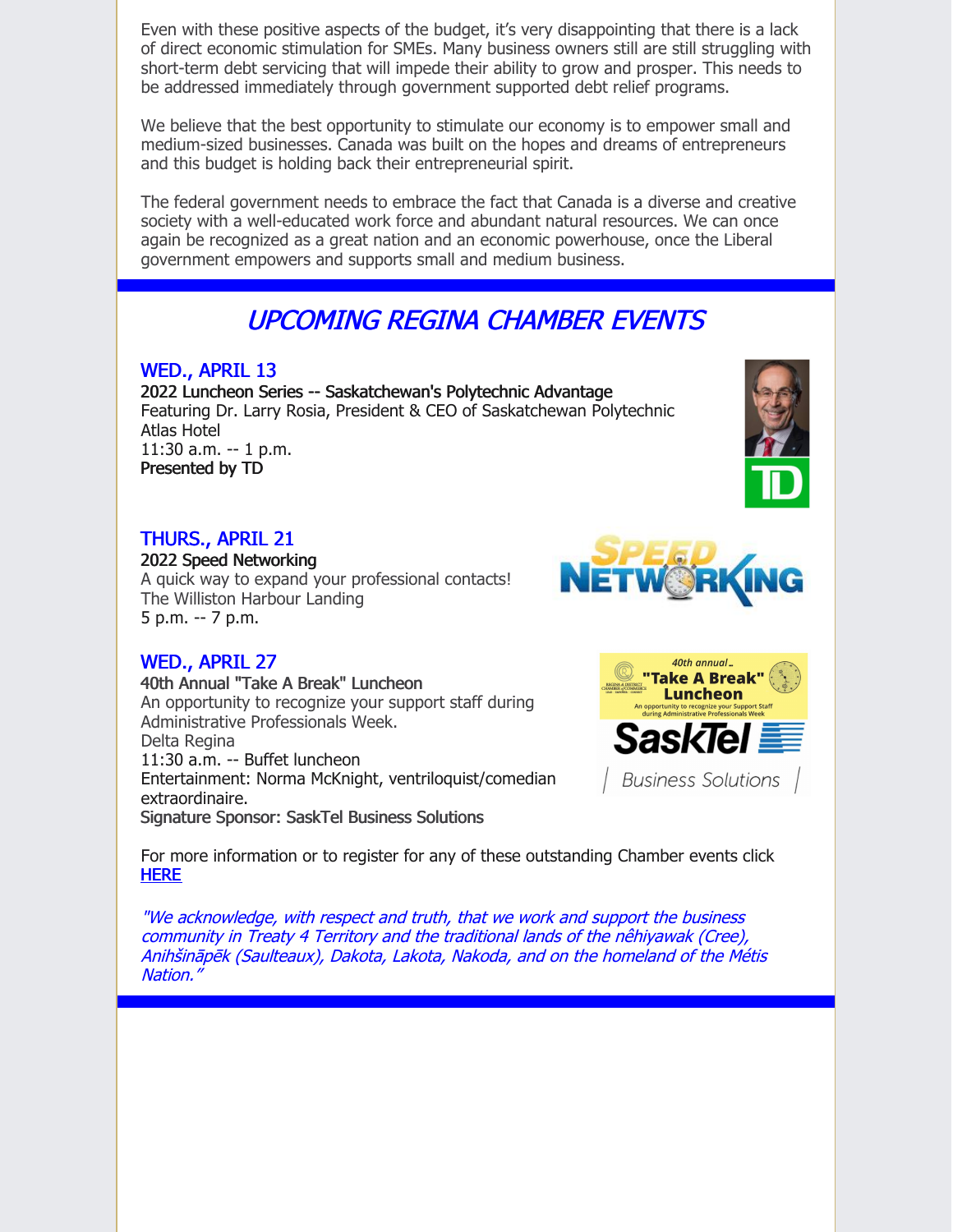## **Congratulations to the 2022 Business of the Year award** nominees on their achievement!

- Westridge Construction
- Campbell & Haliburton
- Fries Tallman Lumber (1976) Ltd.

#### **Office address** 533 Victoria Avenue Suite 200 Regina SK S4N OP8



## SaskAlert app is a helpful tool for emergency incidents

A storm system is expected to bring blizzard conditions with wet heavy snow to parts of southeast Saskatchewan starting as early as Tuesday evening. The Saskatchewan Public Safety Agency reminds residents in the area that SaskAlert is the Government of Saskatchewan's emergency public alerting program. SaskAlert provides critical information on emergencies in real time, so residents can take action to protect themselves, their families and their property.

Emergency alerts issued through SaskAlert will:

- include what the emergency is;
- include where the emergency is happening;
- provide instructions; and,
- advise when the incident is over.

The SaskAlert app is a free download, and users can personalize the app and determine what alerts they receive using these [instructions](https://can01.safelinks.protection.outlook.com/?url=https%3A%2F%2Fpublications.saskatchewan.ca%2F%23%2Fproducts%2F81002&data=04%7C01%7Cdbernreu%40REGINA.CA%7C1e5943bda04f4c2da24f08da1c954db2%7C87ab27073fb24d81a3d71b38f0b23e8b%7C0%7C0%7C637853724836561318%7CUnknown%7CTWFpbGZsb3d8eyJWIjoiMC4wLjAwMDAiLCJQIjoiV2luMzIiLCJBTiI6Ik1haWwiLCJXVCI6Mn0%3D%7C3000&sdata=PQkl0kEu4HZffHZQiG%2BGiekCQTx7ZaqBF2x33UTTl6M%3D&reserved=0).

Environment Canada is the agency responsible for issuing all types and levels of weatherrelated alerts, including advisories and special weather statements, watches and warnings. However, weather alerts that have potential to affect life and safety will be distributed through SaskAlert.

In addition to downloading the SaskAlert app, residents are encouraged to be sure they have a 72-hour preparedness kit ready. Visit [saskpublicsafety.ca](https://can01.safelinks.protection.outlook.com/?url=https%3A%2F%2Fwww.saskpublicsafety.ca%2Fat-home%2Femergency-preparedness-at-home&data=04%7C01%7Cdbernreu%40REGINA.CA%7C1e5943bda04f4c2da24f08da1c954db2%7C87ab27073fb24d81a3d71b38f0b23e8b%7C0%7C0%7C637853724836561318%7CUnknown%7CTWFpbGZsb3d8eyJWIjoiMC4wLjAwMDAiLCJQIjoiV2luMzIiLCJBTiI6Ik1haWwiLCJXVCI6Mn0%3D%7C3000&sdata=PzaMChgomf0AX2TjgSib8JewrMGPIkGDPd0desB8Teo%3D&reserved=0) or [getprepared.ca](https://can01.safelinks.protection.outlook.com/?url=http%3A%2F%2Fgetprepared.ca%2F&data=04%7C01%7Cdbernreu%40REGINA.CA%7C1e5943bda04f4c2da24f08da1c954db2%7C87ab27073fb24d81a3d71b38f0b23e8b%7C0%7C0%7C637853724836561318%7CUnknown%7CTWFpbGZsb3d8eyJWIjoiMC4wLjAwMDAiLCJQIjoiV2luMzIiLCJBTiI6Ik1haWwiLCJXVCI6Mn0%3D%7C3000&sdata=IoXuMa5aphMrersJBc9SZIGX4n%2BEsFuFNVKAGrSzong%3D&reserved=0) for more information about preparing for winter [storms](https://can01.safelinks.protection.outlook.com/?url=https%3A%2F%2Fwww.getprepared.gc.ca%2Fcnt%2Frsrcs%2Fpblctns%2Fsvrstrms-wtd%2Findex-en.aspx&data=04%7C01%7Cdbernreu%40REGINA.CA%7C1e5943bda04f4c2da24f08da1c954db2%7C87ab27073fb24d81a3d71b38f0b23e8b%7C0%7C0%7C637853724836561318%7CUnknown%7CTWFpbGZsb3d8eyJWIjoiMC4wLjAwMDAiLCJQIjoiV2luMzIiLCJBTiI6Ik1haWwiLCJXVCI6Mn0%3D%7C3000&sdata=F60Lmtc3MJNE0hnVQv4g7EymvW2Eskg0KMUPbSeu0%2BE%3D&reserved=0) and power [outages](https://can01.safelinks.protection.outlook.com/?url=https%3A%2F%2Fwww.getprepared.gc.ca%2Fcnt%2Fhzd%2Fpwrtgs-en.aspx&data=04%7C01%7Cdbernreu%40REGINA.CA%7C1e5943bda04f4c2da24f08da1c954db2%7C87ab27073fb24d81a3d71b38f0b23e8b%7C0%7C0%7C637853724836561318%7CUnknown%7CTWFpbGZsb3d8eyJWIjoiMC4wLjAwMDAiLCJQIjoiV2luMzIiLCJBTiI6Ik1haWwiLCJXVCI6Mn0%3D%7C3000&sdata=rjZbZKo%2FGjQI6V8eG29%2BX3mg2tkLEBChS500QpZXk7s%3D&reserved=0). Travelers are